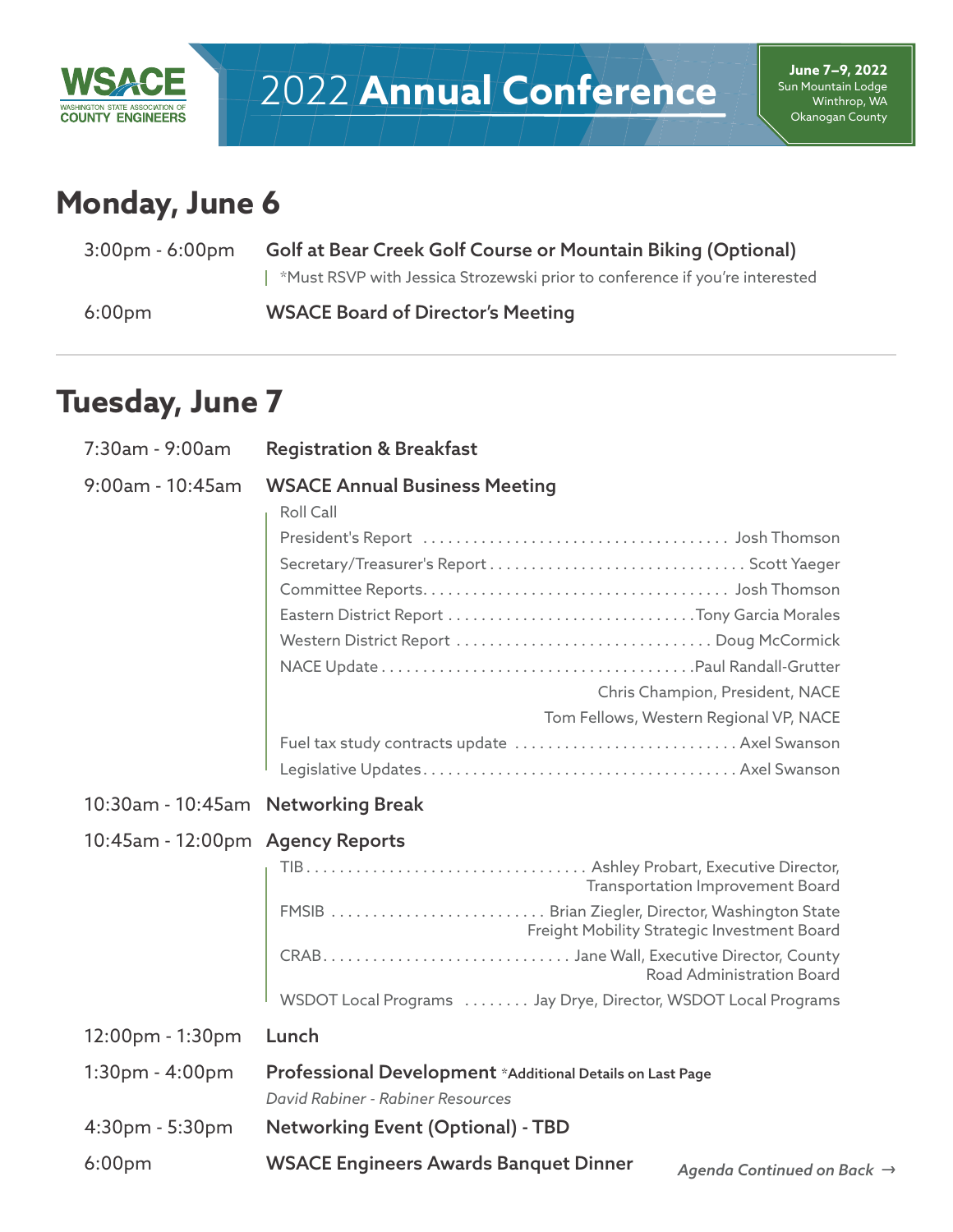

# 2022 **Annual Conference**

# **Wednesday, June 8**

| $7:30$ am - 8:30am                 | <b>Breakfast</b>                                                                                      |
|------------------------------------|-------------------------------------------------------------------------------------------------------|
| $8:30$ am - 12:00pm                | Professional Development *Additional Details on Last Page<br>David Rabiner - Rabiner Resources        |
| $12:00 \text{pm} - 1:30 \text{pm}$ | Lunch                                                                                                 |
| $1:30pm - 4:00pm$                  | <b>Professional Development</b> *Additional Details on Last Page<br>David Rabiner - Rabiner Resources |
| $4:30pm - 6:00pm$                  | <b>Networking Event (Optional) - TBD</b>                                                              |
| 6:00 <sub>pm</sub>                 | <b>Dinner</b>                                                                                         |

### **Thursday, June 9**

| 7:30am - 8:30am     | <b>Breakfast</b>                                                                               |
|---------------------|------------------------------------------------------------------------------------------------|
| $8:30am - 12:00pm$  | Professional Development *Additional Details on Last Page<br>David Rabiner - Rabiner Resources |
| $12:00$ pm - 1:30pm | Lunch                                                                                          |
| $1:30pm - 2:30pm$   | Bipartisan Infrastructure Law Update                                                           |
| $2:30pm - 3:30pm$   | <b>Trending Technologies in Public Works</b>                                                   |
| $4:30pm - 6:00pm$   | <b>Networking Event (Optional) - TBD</b>                                                       |
| 6:00 <sub>pm</sub>  | Dinner on your own                                                                             |

## **Friday, June 10**

| 7:30am - 8:30am            | Breakfast on your own |
|----------------------------|-----------------------|
| 8:30am - 12:00pm Check Out |                       |